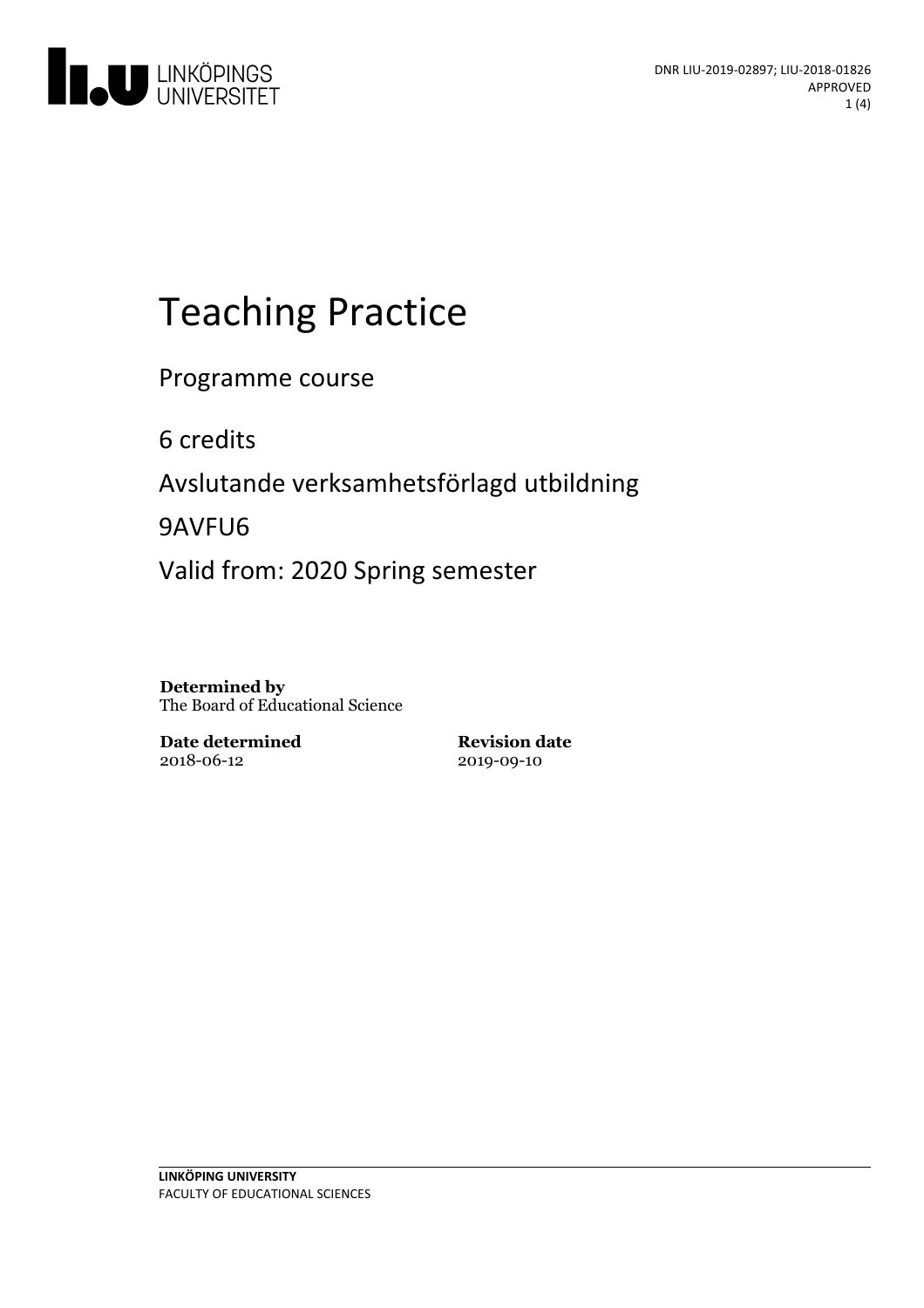Main field of study Pedagogical Work

Course level Second cycle

Advancement level

A1X

## Course offered for

Secondary School Teacher Programme with a specialization in Teaching in Grades 7-9 of the Compulsory School

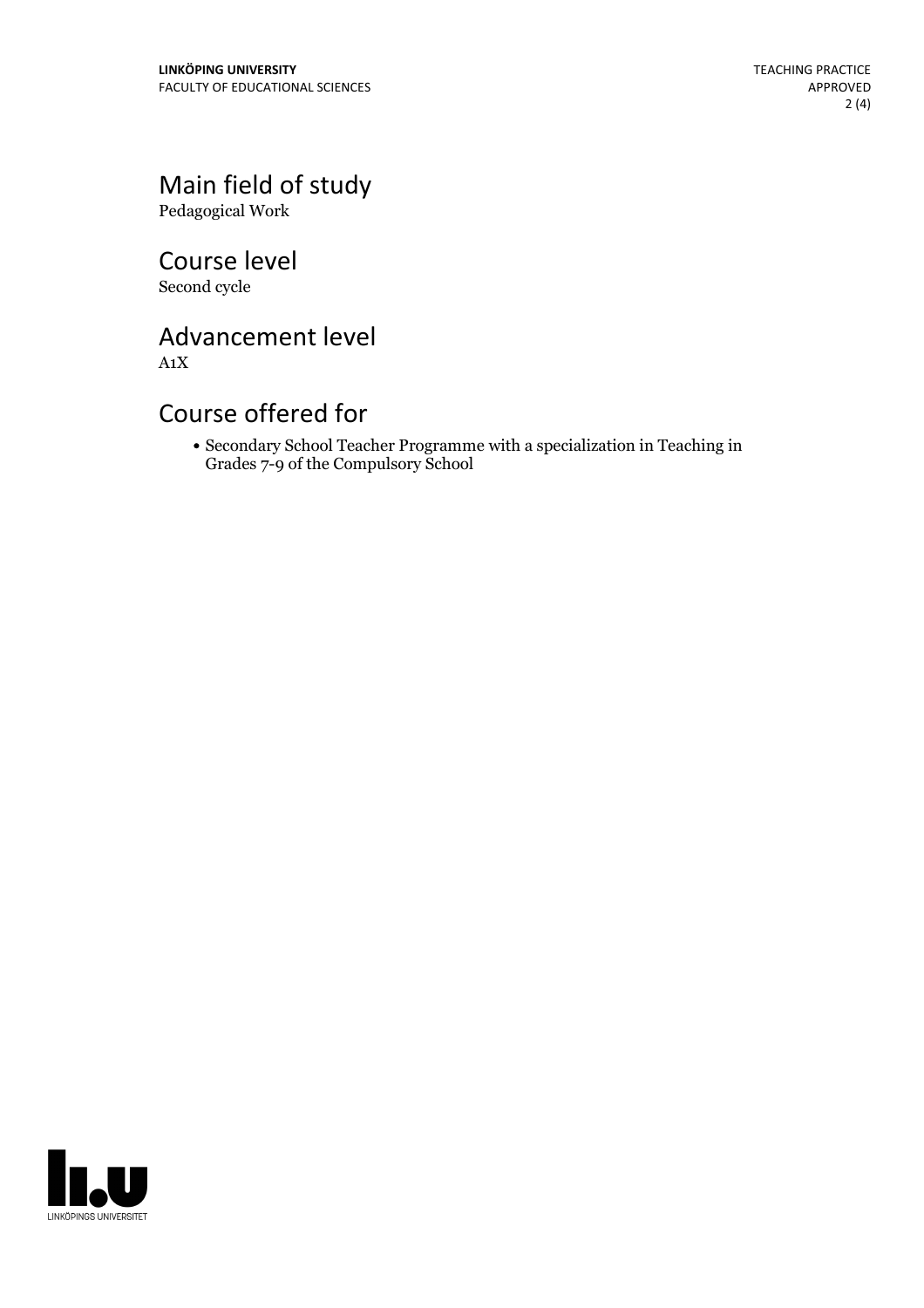# Examination

A student may be compelled to interrupt education in the workplace prematurely and be given a failgrade if there is a palpable risk that the student, as a result of serious impropriety, risks harming <sup>a</sup> person in the operations, such as <sup>a</sup> pupil, patient or equivalent. The student may not return to participate in the education in the workplace until the examiner has determined and confirmed that the student has the knowledge and skills required such that the risk of harm to another person does not arise. A student has the right to a maximum of two such

episodes. Education in the workplace requires work equivalent of about <sup>40</sup> hours per

week for <sup>a</sup> full-time student. On the condition that sufficient grounds for assessment of the performance of <sup>a</sup> student during education in the workplace relative to the objectives of the course are available, a grade may be set even if the student has been partially absent from the education in the workplace or has interrupted it prematurely. Applies to all courses regardless of grading scale.

Students failing an exam covering either the entire course or part of the course two times are entitled to have a new examiner appointed for the reexamination.

If the course has a three-graded grading scale (U - VG), following applies:

Students who have passed an examination may not retake it in order to improve their grades.

If the course is a VfU course, the following applies:

Examination of applied social and didactic abilities is limited to three (3) occasions.

The following applies to courses that include a compulsory component:

If special circumstances prevail, and if it is possible with consideration of the nature of the compulsory component, the examiner may decide to replace the compulsory component with another equivalent component.

If the LiU coordinator for students with disabilities has granted a student the right to an adapted examination for <sup>a</sup> written examination in an examination hall, the student has the right to it. If the coordinator has instead recommended for the student an adapted examination or alternative form of examination, the examiner may grant this if the examiner assesses that it is possible, based on consideration of the course objectives.

### Grades

Three-grade scale, U, G, VG